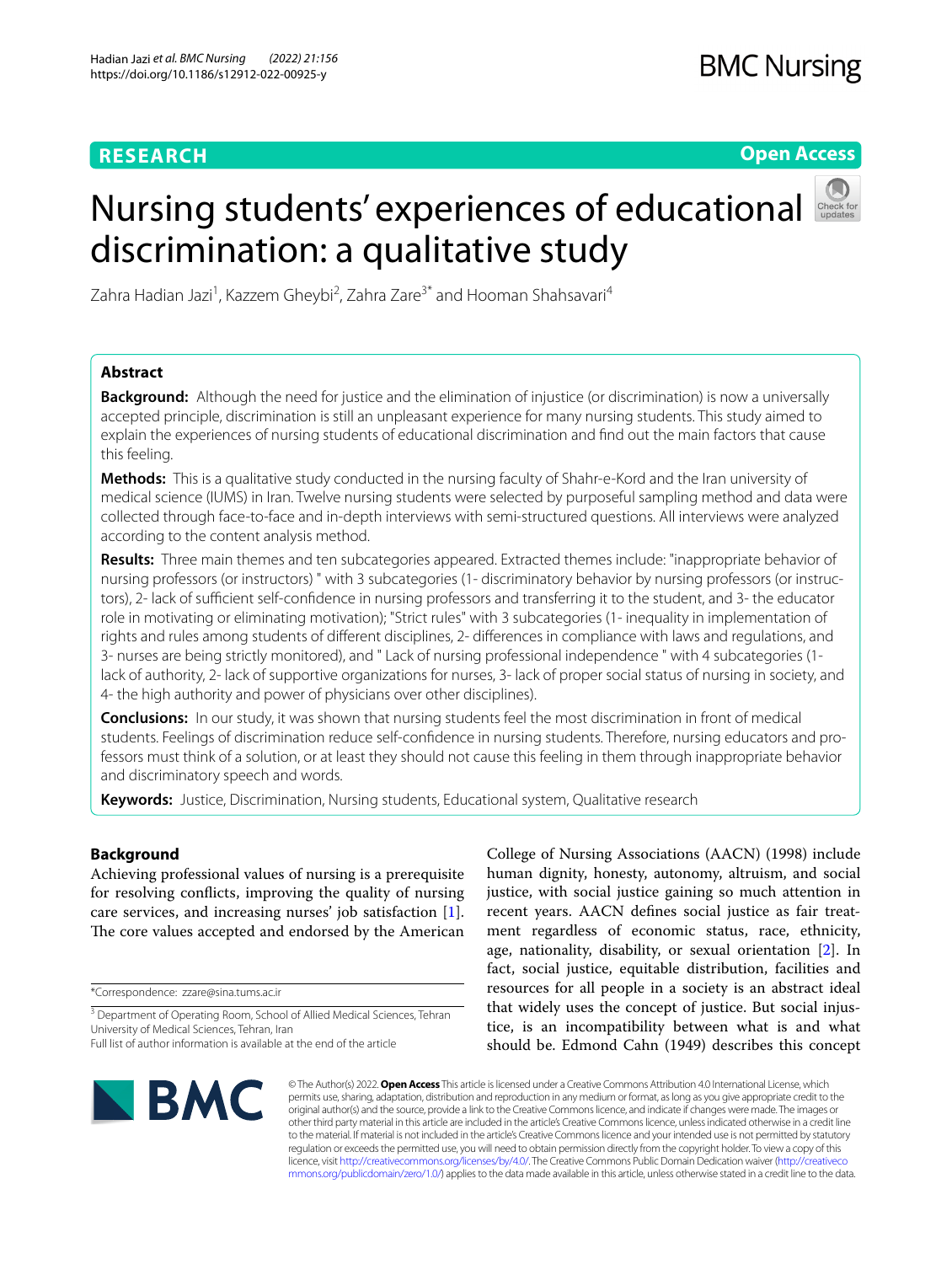as an emotionally charged structure that evokes anger, panic, shock and resentment .It prepares the humans or animals to resist attack. Social injustice, aroused by emotions arising from ethical cognitions about right and wrong, can motivate individuals, groups, and nations to take action, including violence and war, to correct perceived mistakes. [\[3](#page-6-2)].

Unfortunately, the issue of injustice or discrimination between the nursing and medical professions has always been accompanied by serious doubts and concerns [\[4](#page-6-3)]. The response of nurses to injustice is not always appreciated [[5](#page-6-4)]. Indeed, physicians and nurses are considered the cornerstone of the healthcare system and their capabilities have a profound and important impact on the quality and efficiency of the medical system. Fair and non-discriminatory behaviors between physicians and nurses can increase job motivation, quality and satisfaction, and ultimately improve patient care  $[6]$ . Although in recent decades several quantitative and qualitative studies have been conducted to establish the concept of social justice among nursing graduates [7-10], it seems that academic nursing education has not been successful in this issue as Hosseinzadegan et al., (2021) in his studies indicates that lots of nursing students (in Iran) feel discrimination in both theoretical and practical courses [[11\]](#page-6-6).

Proper education plays a major role in educating justice-seeking nurses. Social justice and its importance in health care are among the nurses' curricula. Further attention to this issue in the practical and objective felds of education by educators can afect the thoughts, attitudes, and behaviors of students to pursue justice in health systems. However, unfortunately, the Iranian education system has failed to promote justice due to insufficient educational content, limited qualifications of nursing educators, and inappropriate educational approaches [[11](#page-6-6)]. Given the importance of this issue, a qualitative approach was done to adopt a deep understanding of nursing students' experiences of educational discrimination. Therefore, the purpose of this study was to explain the perception and experiences of nursing students of educational discrimination and fnding out the main factors that cause this feeling in nursing students in Iran.

# **Methods**

Because the concept of discrimination in nursing students is an unknown subject with diferent dimensions and causes, a descriptive and qualitative method was chosen to gain knowledge on participants' perceptions of the experience of discrimination. Therefore, qualitative methodology and content analysis method were used to better answer the question. Qualitative content analysis is a suitable method for analyzing written, verbal or visual messages that, among other qualitative methods, is not dependent on a specifc philosophical point of view and therefore helps the researcher with sufficient flexibility in advancing their study [[12\]](#page-6-7).

Participants were selected by purposive sampling [[13,](#page-6-8) [14](#page-6-9)] and those who could best enhance researchers' understanding of the phenomenon were employed. Inclusion criteria were: 1- Being nursing students (because the purpose of the study was to examine the experience of discrimination among nursing students); 2- Being the second to fourth year of bachelor, because in the frst year they may have less experience of discrimination. It should be noted that Shahr-e-kord School of nursing had only a bachelor's degree at the time of the study; And 3- After explaining the purpose of the study, have informed consent to participate in the study. Researchers contacted students interested in participating in the study and made arrangements the time and place of the interviews with them, and if a student was reluctant to conduct the interview despite the previous announcement or did not wish to his information and experiences were mentioned in the study was excluded at any time of study.

Due to the qualitative nature of this study, the sample size was not determined before data collection. Therefore, the number of participants was decided based on the information collected. The end point or data saturation came when the new interviews did not provide additional information to the concept of purpose in the study. The analysis was performed simultaneously with data collection.

Participants included 12 undergraduate nursing students studying at Shahr-e-kord and Iran universities (in order to observe maximum diversity in the selection of participants).

Participants were frst contacted and after explaining the purpose of the study, the date of the interview was determined. Data were collected through face-to-face and in-depth interviews with semi-structured questions at participants' favorite locations. Notes and feld observations complemented the interviews. At the beginning of the interview, the interviewer asked a few introductory questions, followed by more specialized questions about the experience of discrimination. The interviews lasted about 40 min to an hour by one of the authors (ZH).

In this type of research, the text of the interviews is reviewed several times to be broken down into the smallest constituent and meaningful units (theme). After making a list of themes, and reviewing these words to clarify the similarities in their concept in order to place them in a subcategory based on the axis found between the themes, the same subtraction and inductive fow of the subclasses continued. These reviews, the sliding of the layers on top of each other, and the merging between the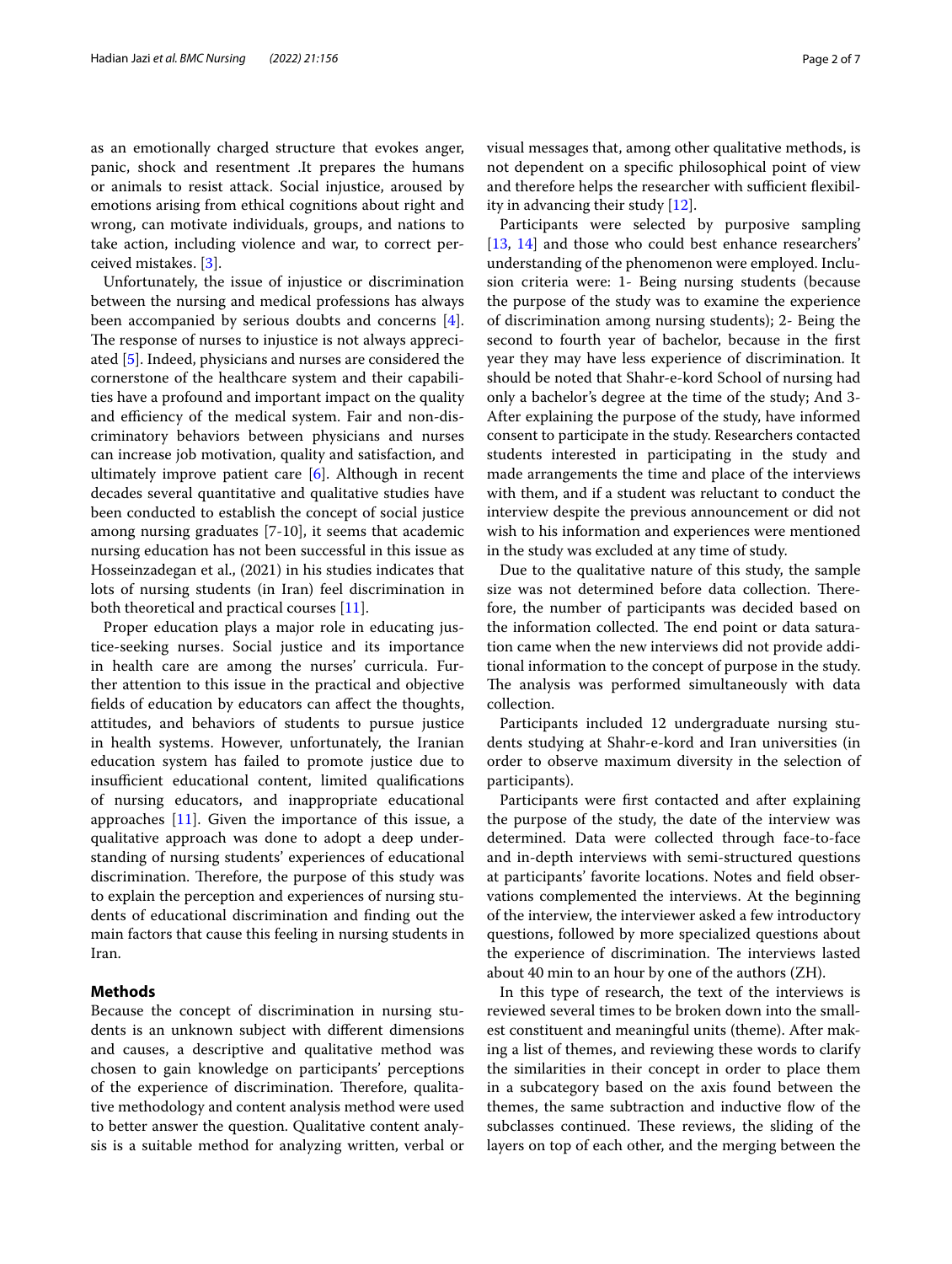initial writings and the fnal classifcations are repeated several times that the researchers eventually reach an acceptable stability between the data and a sense of satisfaction about the classes and subclasses [[13](#page-6-8)]. Before the interviews, the participants were informed of the purpose and method of study, and researchers gained written informed consent from each participant and also researchers assured the participants that their personal information would be kept private.

In this study, Lincoln and Guba (1994) trustworthiness criteria was used  $[14, 15]$  $[14, 15]$  $[14, 15]$ . Therefore, in order to ensure the validity and scientifc accuracy of the data, we used more than one method to collect data (such as feld notes and interviews). Maximum diversity sampling (selection of participants from 3rd to 8th semester undergraduate students from Iran and Shahr-e-kord universities) was also applied. Long-term engagement with participants and reviewing interviews before analyzing them, reviewing and modifying the codes several times, reviewing the codes with all members of the research team, and with the participants. The recorded interviews were analyzed by the researchers (ZH and HSH) according to the qualitative content analysis method and using the MAXQDA version 10.

#### **Results**

Twelve undergraduate nursing students participated in this study. The mean age of participants was 21 years (19 to 24 years). Sixty-six percent of the participants were girls and 34% were boys. Seventeen percent of the students were second-year (semesters 3 or 4), 58% were third-year (semesters 5 or 6) and 25% were fourth-year (semesters 7 or 8). Because the main interviewer of this study was in the Shahr-e-kord university, 65% of the participants were selected from Shahr-e-kord university and 35% from the university of Iran.

Participants in this study shared their experiences of educational discrimination. During data analysis, three themes and 10 subcategories appeared. The extracted themes and classes focus on the reasons that are caused nursing students to feel discrimination, which is described below (Table [1](#page-2-0)).

# **Theme 1: inappropriate role of nursing professors (or instructors)**

# *Discriminatory behavior by nursing professors (or instructors)*

In this regard, many students considered the reason for the feeling of discrimination is the behavior of their professors with students who are all on the same level in terms of seniority (both in the feld of teaching theory and in the feld of clinical education in the hospital). Regarding this theme expressed one of the participants:

*"At the beginning of the classes, after entering to the nursing faculty, the professor said: You had a very bad last year and you were not successful at all, and it made you come to a feld (nursing) that is not a good job for your future at all …". Because one of his own children is studying medicine. (Participant two).*

Some students believed that the behavior of professors in the theoretical and clinical classes was diferent and sometimes even contradictory. For example, a student said, "it is written in nursing textbooks that a nurse should frst, have a strong relationship with the patient so that he or she is comfortable. So, the lessons and rules give us that authority. but I personally went up to one of the patients and greeted him warmly. Then the professor came and said why did you become intimate with the patient? … Go very formally, ask questions and come back …." (Participant two).

<span id="page-2-0"></span>

| Inappropriate role of nursing professors (or instructors) | Discriminatory behavior by nursing professors (or educators)                                     |
|-----------------------------------------------------------|--------------------------------------------------------------------------------------------------|
|                                                           | Lack of sufficient self-confidence in nursing professors and its<br>transfer to the student      |
|                                                           | The educator role in motivating or eliminating motivation                                        |
| Strict rules                                              | Inequality in supervising and implementation of rules among<br>students of different disciplines |
|                                                           | Differences in compliance with laws and regulations                                              |
|                                                           | Nurses are being strictly monitored                                                              |
| Lack of nursing professional independence                 | Lack of nursing authority                                                                        |
|                                                           | Lack of supportive organizations for nurses                                                      |
|                                                           | Lack of proper social status of nursing in society                                               |
|                                                           | The high authority and power of physicians over other disciplines                                |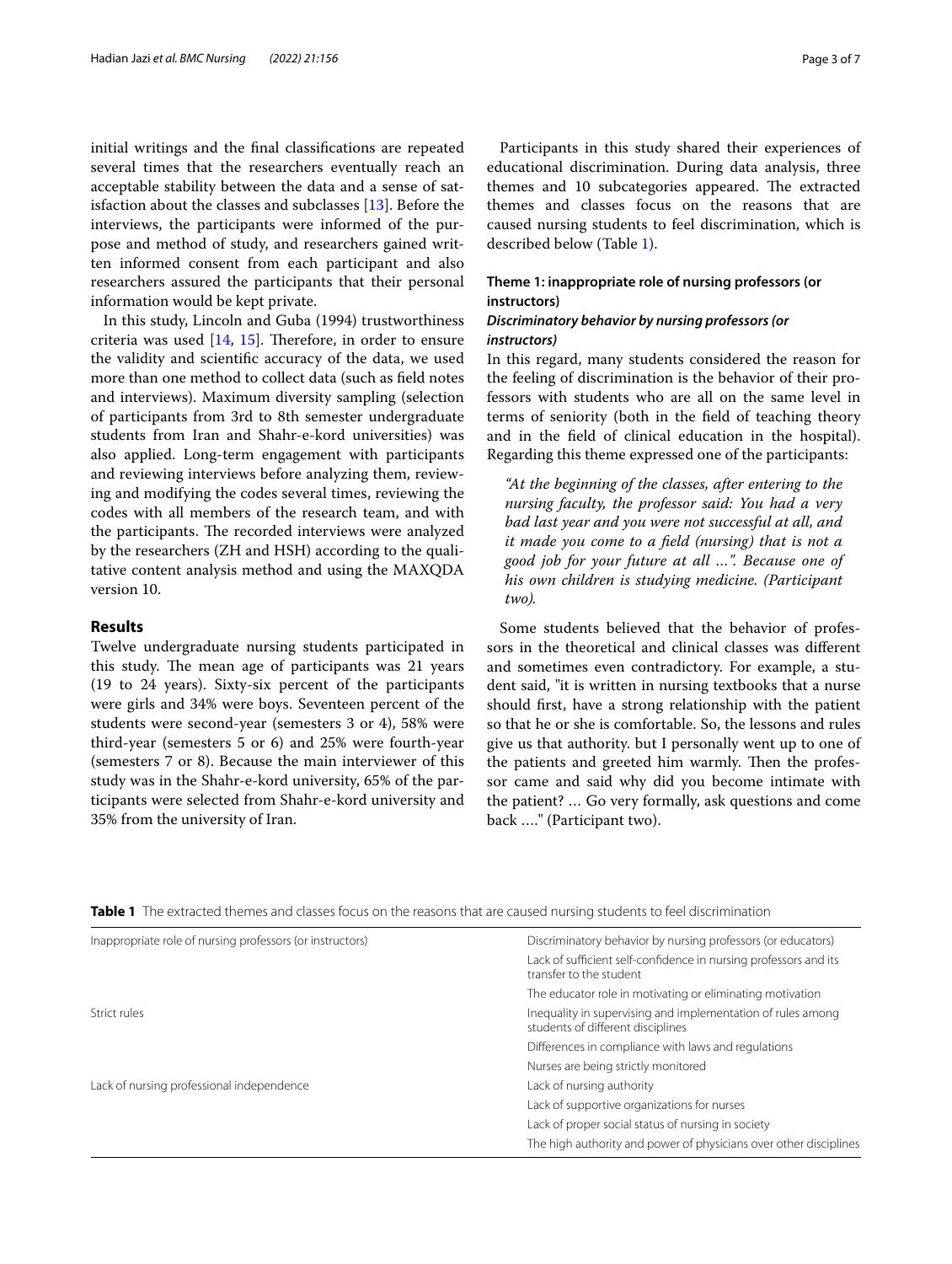# Lack of sufficient self-confidence in nursing professors and its *transfer to the student*

Many students believed that their instructors do not have enough self-confdence and authority in the internship environments and show weakness in the face of medical students and their professors, which cause others to dare to discriminate between nursing students and other disciplines. In this regard, a student said:

*" If a fellowship comes in the patient's room with their students, our instructors tell us -in front of the medical students- to go out and we will come back later. They tell us not to argue, the room is for them (medical students) (Participant eight).*

Another student said:" It is upsetting that if while we're using a classroom and medical students also want to use the room, they have the authority to make us leave the class, and our instructor is not so confdent to not let this happen! "(Participant seven).

#### *The educator role in motivating or eliminating motivation*

Students stated that instructors have an important role in motivating students and make them to work and study more enthusiastically, but unfortunately in many cases they are being compared with medical students and this causes them to lose motivation and self-confdence to continue their education and feel ashamed of being a nurse.

In this regard, a student said: "We were in the second semester … Our professor told us, what feld would you like to learn more about? Ask me some questions about it. Some students said that we would like to know more about pharmacology, so that if a doctor ordered a medication, and we thought that the medication interfered with another or it was not appropriate, we could mention it to them or we would like to be so good to know what is good for the patient now and to do it ... The instructor said: you never can do that... (Participant seven).

In addition, another student said, "One of the professors said: each of you who does not like nursing has to go and study medicine. I think medicine is much better!' (Participant fve**)**

## **Theme 2: Strict rules**

# *Inequality in supervising and implementation of rules among students of diferent disciplines*

Violation of the rules by medical students and failure to deal with them, lack of supervision of medical students, excessive supervision of nursing students, failure to comply with the rules in the feld of medicine, etc. were cited by many students as a source of discrimination. For example, a student described his experience of discrimination in this regard: "There is no rule for medical students. There may be rules, but there is no supervision on them. They go to the hospital anyway they want. Sometimes they do not even wear a uniform"(Participant five).

#### *Diferences in compliance with laws and regulations*

The participating students believed that the level of compliance with university rules and regulations and the clinical environment of hospitals were not the same simply because the disciplines were diferent. A student considered the extent of compliance with hospital rules and regulations not only in their dressing code, but also in the hospital's clinical regulations and communication with the patient, saying: "For example, a medical student can talk to patients in any way they want and they have the right to treat the patient as they wish, but if nursing student greet warmly with patients, they will face punishments from their staff and trainers" (Participant two).

#### *Nurses are being strictly monitored*

The students stated that so many rules and regulations for nurses and nursing students have been defned in detail and that non-observance of them has bad consequences that it seems that this group is under a microscope! One student described his experience as "from the very beginning there are certain rules for nursing that do not exist for any other feld. For example, the length of the uniform should be that inches below the knee or be so loose; pants should not be jeans at all; the fabric of the pants should be either black or blue, etc.… Everybody can understand from the student's appearance what feld they are, nursing or medical?! "(Participant two).

Another student said, "Doctors are not strict at all, and that in itself is discrimination" (Participant six).

# **Theme 3: lack of nursing professional independence** *Lack of authority*

Doctors' interference in nurses' afairs and nurses' nonobjection, being dependent on the doctor, reducing the quality of nursing care due to the nurse's unquestioning obedience to the doctors, etc., were all points that student mentioned and will eventually lead to feelings of discrimination.

One student said: "if nurses object to the doctors, in many cases, it has very bad consequences for them, so look, we do whatever they say... and whatever the doctor orders, we do... and what does this mean? It means that the genius of the nurse goes blind "(Participant seven).

#### *Lack of supportive organizations for nurses*

The students said that another factor that causes nursing to lack a proper professional independence and as a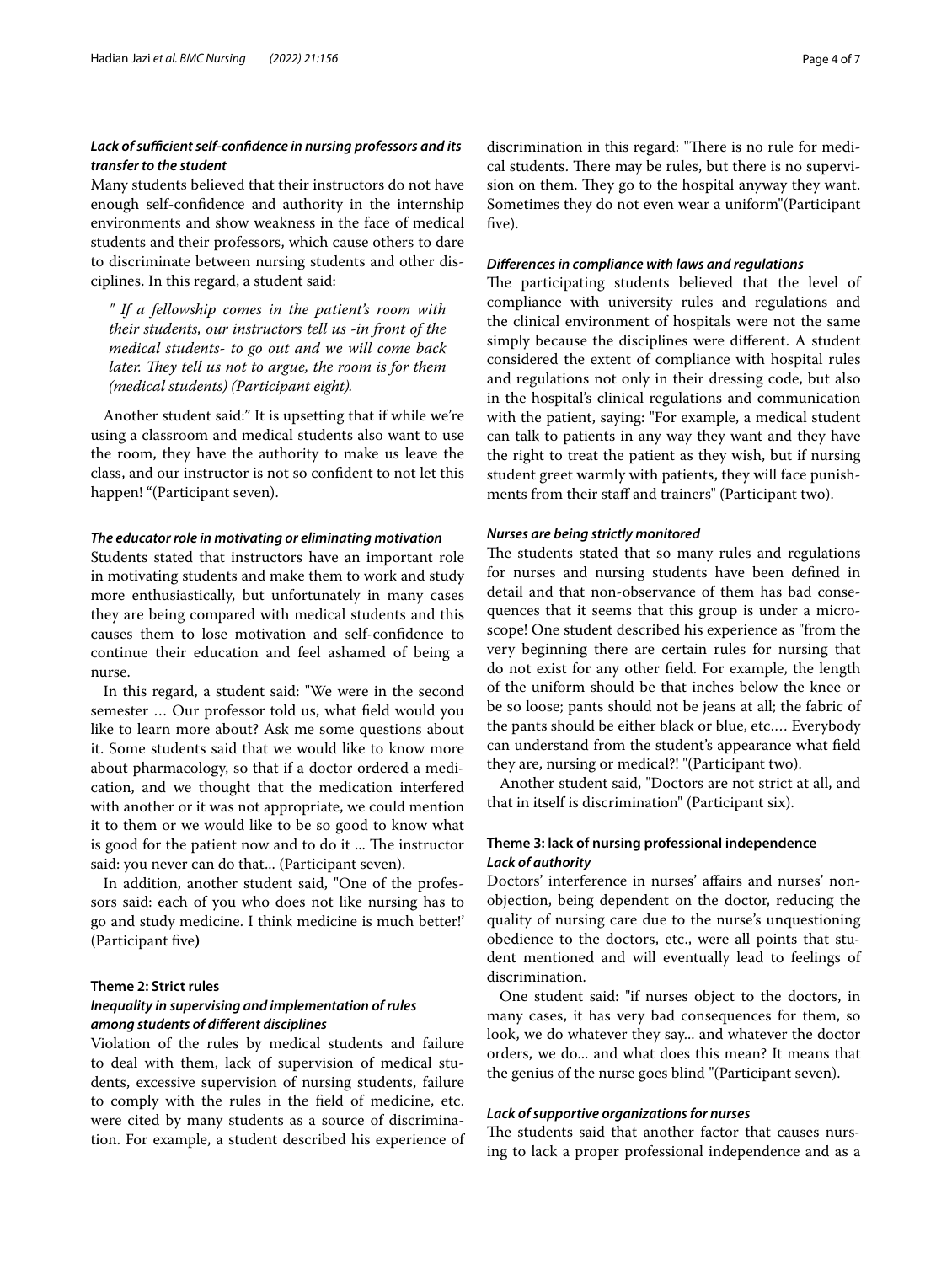result sufer a lot of discrimination from others, are their lack of support for each other.

In this regard, it can be attributed to factors such as the feeling of futility of nursing liability insurance, lack of defense support for the nurse, consider a low worth of the nurse's work even in the nursing system, diferent behavior of even nursing staff with nursing students in front of medical students, not appreciating the work of nursing students, etc.

A student complained about the behavior of nursing staff towards nursing students, saying, "Even nursing staff do not respect us, they don't consider us as their future coworkers" (Participant four).

#### *Lack of proper social status of nursing in society*

Students consider that one of the things that causes discrimination is the lack of a proper social position for nursing in society and the view of all people. Regarding the role of the media in creating a negative attitude towards the nursing profession, one student said: "In TV movies, nurses are always changing sheets, or saying yes to doctors' orders...! Or even in the novels I read the doctor is always in a superior position, but the nurse always is insulted! these things change the people's attitudes towards nursing" (Participant nine).

The same student commented about the negative attitude of people in the community, including patients, towards nurses: "It means that when you tell patients that I am a nursing student, they will not answer you anymore ... but if a doctor comes, everyone will respect them" (Participation nine).

# *The high authority and power of physicians over other disciplines*

Another factor that has reduced the authority and professional independence of nurses is the high authority of medical practitioners in the Iranian society, which has led to a sense of superiority over other disciplines. A student said: "I heard it myself that a nursing supervisor objected to an intern medical student. But what happened eventually?... The nursing supervisor went to the head of the hospital and apologized" (Participant seven).

Or another student said: "A nurse in the hospital cannot show genius and creativity in any way; even if it is true, the head nurse or the supervisor says: how dare you to interfere in the treatment of the patient?" (Participant ffteen). " But in other countries, multidisciplinary teams are gathered including a nurse and decide for the treatment of a patient",", he added "Such things will not happen in our society (Iran) for another thousand years! Because there is only a medical commission and they do not consider the nurse, even if she has a lot of knowledge" (participant seven)

#### **Discussion**

The aim of this study was to explain the perception and experiences of nursing students of educational discrimination and fnding out the main factors that cause this feeling in nursing students in Iran.

Three main themes and ten subcategories appeared. Extracted themes include: inappropriate behavior of nursing professors (or instructors), Strict rules and lack of nursing professional independence which some of more important fndings are discussed in details.

,In this study, it was found that one of the factors that instigates a sense of discrimination in nursing students was the inappropriate behavior of educators and clinical instructors in the university educational environment and then in the hospital. The students stated that from the very frst semesters, their professors cause nursing students to lose their motivation by comparing the feld of nursing with medicine and makes them become disenchanted with their profession. In addition, many students feel insignifcant in compared with medical students after entering the clinical environment. because nursing instructors discriminated against them or they were supported in front of the hospital staff. In fact, the attitudes and behavior of the instructor can play a great role in motivating a student to work in clinic setting or turn them away from their feld, which in itself is closely related to the instructor's vision of nursing. Certainly, a nursing educator who believes in his profession and is passionate about nursing will also indoctrinate this interest to his students. In fact, student support by the instructor increases students' confdence and motivation, learning, professional development, and positive outcomes  $[16]$  $[16]$ . Therefore, according to the findings of this study, it is suggested that nursing school authorities be more careful in selecting nursing instructors and professors, and hire people who not only are impeccable academics, but are also passionate with the feld. Consistent with our results, other studies showed that effective educators are important as a key strategy as well as a facilitator of education in empowering and supporting nursing students" [\[17](#page-6-12) [18](#page-6-13)]. In a study by Witzel et al. (2008), it was found that the support of the faculty and instructors were the most important source of support for nursing students during their studies  $[19]$  $[19]$ . Therefore, officials should not ignore the importance of selecting efficient, effective, and experienced nursing and instructors.

In this study, another factor that created a sense of discrimination among students was the existence of very detailed and strict rules for nursing students that made them feel that their behavior and even their physical presence were under constant control. This feeling was intensifed when they saw the lack of attention and supervision on other students (especially medicine). We believe that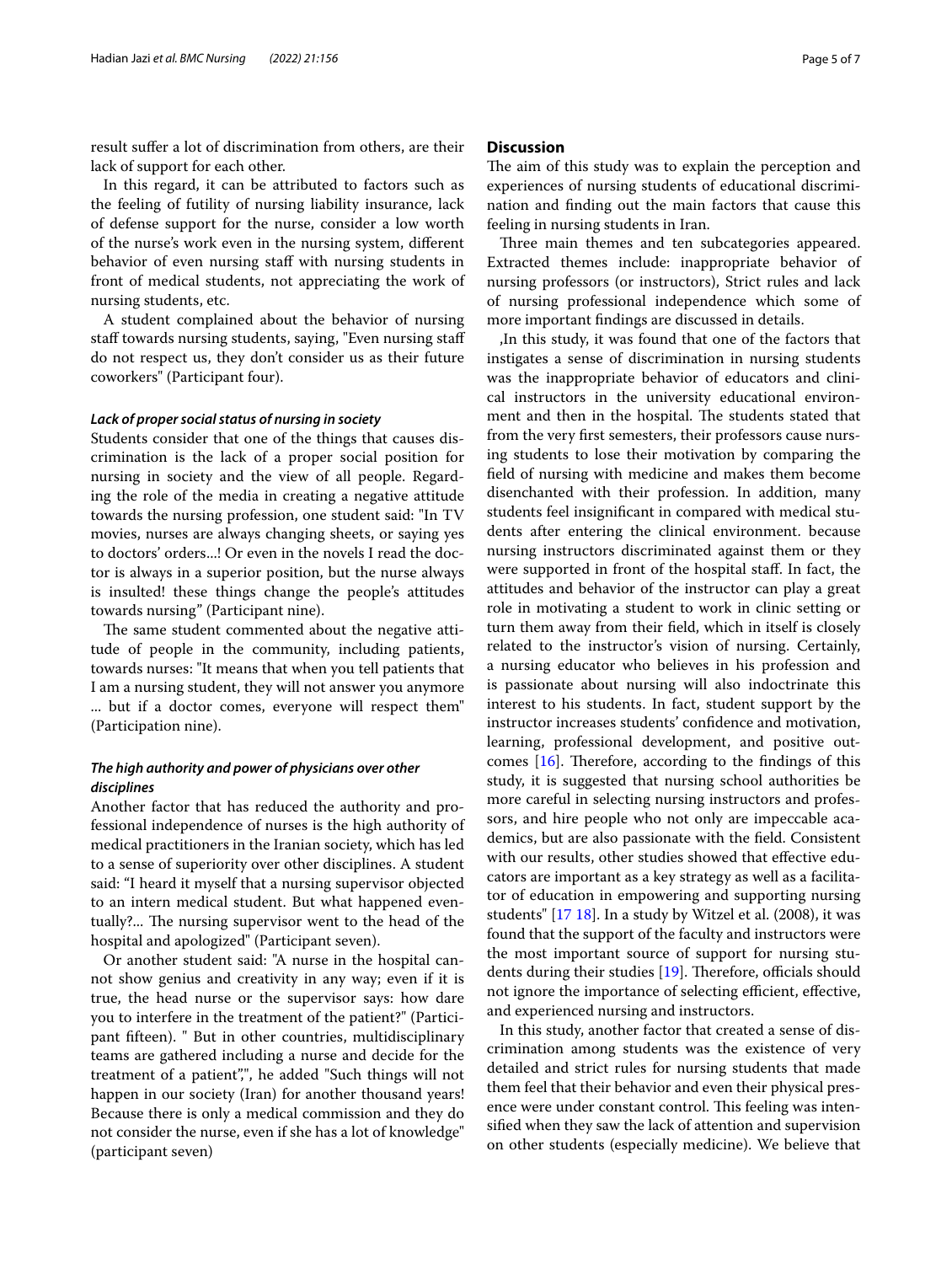the reason for this is the atmosphere in Iran hospitals where there is a superiority of medical practitioners. In fact, medical practitioner has a dominance in Iran healthcare system in terms of income and authority compared to other professions  $[6]$  $[6]$ . This monopoly, may cause many staf, especially nurses, to feel incompetent and it might afect the quality of their performance. In this regard, the study of Aiken et al. showed how the idea of being under the control of physicians has afected job satisfaction and professional identity of nurses and reduced the quality of patient care [\[20](#page-6-15)]. Roxburgh and his Colleagues also reported that nursing students need to feel empowered in order to efficiently study, and function in a clinical environment. This feeling is formed in an environment which the student feels belonged and supported by other nurse's health care staff and not that only nurses have to enforce the rules and there are no rules for the rest [\[21](#page-6-16)]. Unfortunately, few studies have been done to compare compliance with laws and regulations between diferent disciplines, so this study may be a good start to address this issue.

Another issue mentioned was the lack of professional independence in the feld of nursing which may instigate much of the discrimination feeling. The results of our study suggest an unconscious lack of self-confdence in nursing professors towards medical professors and students. The existence of facilities and educational classrooms available in the hospitals exclusive to medical students, involvement of physicians in matters related to nursing and even ordering and forbidding them in some issues, the lack of a proper professional position in society and among patients and other issues, all of which indicate the lack of independence and professional identity of nursing. Quoting du Toit, stated that having independence in the clinical activities of leadership and management power in the health care system, skills, critical thinking and commitment to the profession is important for the formation of a professional identity in nursing [\[22](#page-6-17)].

Impaired professional independence can afect the learning process of nursing students. But having a positive professional identity and independence can increase nurses' confdence in quality nursing care. However, this picture contrasts with what nurses see in practice. Nursing students often encounter professional identity problems in their own learning process. Students who do not experience a positive professional identity will experience lower self-esteem, weakened clinical reasoning skills, experienced many problems in interpersonal communication, and a sense of belonging to the nursing profession [ $23$ ]. This will lead to less flexibility and efficiency when facing healthcare challenges, and being aware of these challenges and problems will be important for students' ability to learn and perform care tasks [\[23](#page-6-18), [24\]](#page-6-19). Hovere et al., Stated that the nature of nursing has not always been clear and that nurses continue to sufer from stereotyped statements about nursing. These public stereotypes can create a stressful environment in health care systems [[25\]](#page-6-20). Therefore, nurses and nursing students should do a high-quality care work to improve the negative image of the profession, increase public awareness about their various roles and advanced nursing positions, and to be better seen, they can use their power through the media [[26\]](#page-6-21).

#### **Implications for research/practice**

The issue of justice and in contrast to injustice is a very important issue in education. This study tried to depict a corner of the feelings of nursing students who had experienced discrimination in the educational environment and its efect on self-confdence, job satisfaction, motivation and ultimately the quality of patient care. The fndings of this study can be used extensively by nursing professors and educators to at least not cause this feeling in their students and avoid instigating the feelings of humiliation and frustration of nursing students in the future. In addition, professors of other disciplines and anyone involved in education can put the fndings of this study at the forefront of their work and remember that all their actions, behaviors and words during theoretical and clinical teaching are carefully analyzed by students and can increase motivation and job satisfaction in the future or, conversely, cause frustration and despair.

#### **Limitations of study**

One of limitations of this study- like all qualitative studies- was the consideration of the two nursing faculties (Shahr-e-Kord nursing faculty and Iran Nursing faculty in Tehran) and two teaching hospitals in Iran. As such, it may not be a representative of the experiences of all the nursing profession members in Iran. In addition, it is highlighted that this study is based on qualitative data and thus the aim was in-depth understanding rather than reaching statistical generalization. Limitations of our study proposed the need for conducting further studies with larger and mixed groups and in diferent cultures.

#### **Conclusion**

In our study, it was shown that nursing students feel discrimination in many cases, and because most of the groups that cooperates and interacts with nurses are doctors and medical students, the feeling of discrimination particularly stems from medical practitioners and students. Feelings of discrimination in many cases cause a lack of interest and motivation to choose nursing or reduce self-confidence in students. This can negatively